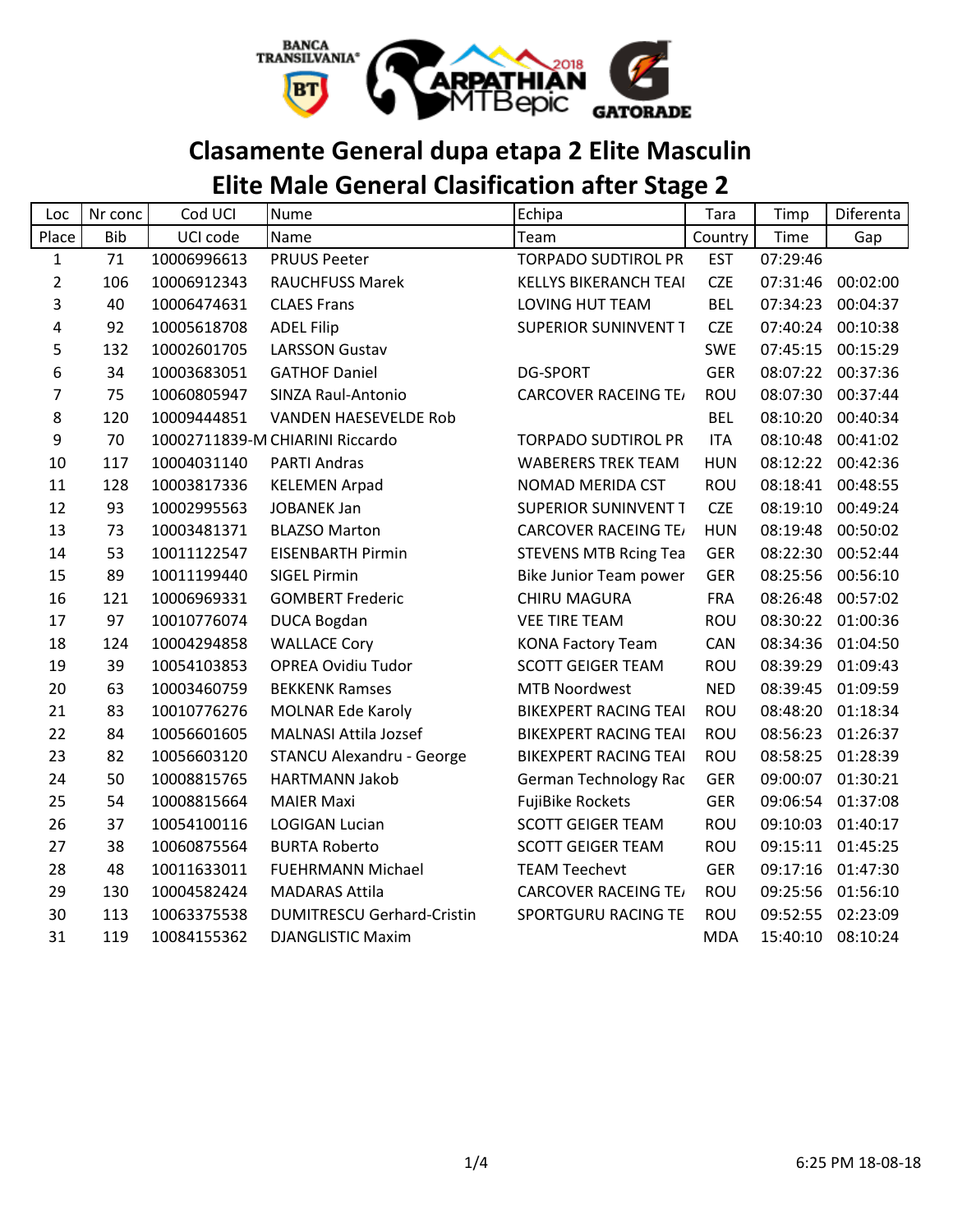

## **Clasamente General dupa etapa 2 Amatori 30-39 ani**

### **30-39 Amateurs General Clasification after Stage 2**

| Loc              | Nr conc    | Cod UCI     | Nume                          | Echipa                       | Tara       | Timp     | Diferenta         |
|------------------|------------|-------------|-------------------------------|------------------------------|------------|----------|-------------------|
| Place            | <b>Bib</b> | UCI code    | Name                          | Team                         | Country    | Time     | Gap               |
| $\mathbf{1}$     | 55         | ROU19901407 | <b>DOBAI Robert</b>           | NOMAD MERIDA CST             | ROU        | 08:40:35 |                   |
| $\overline{2}$   | 112        | 10043874801 | <b>FERREIRA Valerio</b>       | <b>BTT LOULE</b>             | <b>POR</b> | 09:26:55 | 00:46:20          |
| 3                | 133        |             | <b>ROSIORU Daniel Marius</b>  | PLAYBIKE XC RIDERS           | <b>ROU</b> | 09:29:19 | 00:48:44          |
| 4                | 78         |             | MITITELU Andrei Nicolae       | <b>CARCOVER RACEING TE/</b>  | <b>ROU</b> | 09:39:36 | 00:59:01          |
| 5                | 76         |             | <b>MURA Istvan</b>            | <b>CARCOVER RACEING TE/</b>  | <b>ROU</b> | 09:43:39 | 01:03:04          |
| 6                | 123        |             | <b>VLAD COSTINEL Urzica</b>   |                              | <b>ROU</b> | 09:55:21 | 01:14:46          |
| $\overline{7}$   | 127        |             | <b>DIACONESCU Radu</b>        |                              | <b>ROU</b> |          | 10:01:37 01:21:02 |
| 8                | 19         |             | SOBENNICOV Andrei             | MTB.MD                       | <b>ROU</b> | 10:06:14 | 01:25:39          |
| $\boldsymbol{9}$ | 98         |             | <b>LEHACI Daniel</b>          | MCV CLUB VEJLE DENM.         | ROU        |          | 10:08:37 01:28:02 |
| 10               | 87         |             | PARASCHIVU Sergiu             | <b>CARCOVER RACEING TE/</b>  | <b>ROU</b> |          | 10:15:52 01:35:17 |
| 11               | 99         |             | <b>KOLOMEETS Anatoly</b>      |                              | <b>RUS</b> | 10:16:53 | 01:36:18          |
| 12               | 10         |             | <b>CIOBANIUC Ciprian</b>      |                              | <b>ESP</b> |          | 10:18:39 01:38:04 |
| 13               | 77         |             | <b>KECSKES David</b>          | <b>CARCOVER RACEING TE/</b>  | ROU        |          | 10:24:42 01:44:07 |
| 14               | 12         |             | <b>SIMION Sabin</b>           | <b>HPM IASI</b>              | <b>ROU</b> |          | 10:31:21 01:50:46 |
| 15               | 22         |             | <b>MUNTEAN Paul</b>           | <b>ACS VELOCITAS</b>         | <b>ROU</b> | 10:33:58 | 01:53:23          |
| 16               | 17         |             | PAL Bogdan Sebastian          | MTB RACING EAGLE             | <b>ROU</b> | 10:44:49 | 02:04:14          |
| 17               | 66         |             | CATOIU Andrei                 | <b>XC RIDERS</b>             | <b>ROU</b> |          | 10:52:50 02:12:15 |
| 18               | 86         |             | <b>GREC Georgian</b>          |                              | <b>ROU</b> | 10:53:59 | 02:13:24          |
| 19               | 15         |             | <b>CIUMER Maxim</b>           | MTB.MD                       | ROU        |          | 10:59:59 02:19:24 |
| 20               | 100        |             | <b>RYABININ Petr</b>          |                              | <b>RUS</b> | 11:00:45 | 02:20:10          |
| 21               | 88         |             | <b>SASU Robert</b>            | <b>SCOTT GEIGER TEAM</b>     | ROU        |          | 11:09:18 02:28:43 |
| 22               | 11         |             | <b>CATALIN Maxim</b>          | <b>EVERGREEN BIKING TEA</b>  | <b>ROU</b> |          | 11:13:52 02:33:17 |
| 23               | 58         |             | JIPA Razvan - Andrei          | <b>EVERGREEN BIKING TEA</b>  | <b>ROU</b> | 11:20:28 | 02:39:53          |
| 24               | 60         |             | <b>SANDU Marc</b>             |                              | <b>ROU</b> |          | 11:23:16 02:42:41 |
| 25               | 28         |             | <b>NAGY Tiberiu</b>           | <b>VELOCITAS</b>             | <b>ROU</b> | 11:46:22 | 03:05:47          |
| 26               | 94         |             | <b>NEAGA Lucian</b>           | <b>VELOX CYCLING TEAM</b>    | <b>ROU</b> |          | 11:52:22 03:11:47 |
| 27               | 49         |             | <b>TEBEICA Tiberiu</b>        | <b>BIKEXPERT RACING TEAI</b> | <b>ROU</b> |          | 12:19:02 03:38:27 |
| 28               | 5          |             | <b>DRAGAN Oliver</b>          | <b>EXPLORER BIKE TEAM</b>    | <b>ROU</b> |          | 12:27:02 03:46:27 |
| 29               | 7          |             | ALEXANDRU Stefan Nicolae      | MTB RACING EAGLE             | ROU        |          | 12:27:16 03:46:41 |
| 30               | 74         |             | <b>STELLA David</b>           | <b>VELO</b>                  | <b>CZE</b> |          | 12:39:02 03:58:27 |
| 31               | 118        |             | <b>VALENTIN lancu</b>         | <b>BIKEXPERT RACING TEAI</b> | <b>ROU</b> | 12:55:13 | 04:14:38          |
| 32               | 90         |             | <b>SANDU Mugurel</b>          | <b>SCOTT GEIGER TEAM</b>     | ROU        | 13:24:23 | 04:43:48          |
| 33               | 104        |             | DOBSOVIC Vojtech              | <b>KELLYS BIKERANCH TEAI</b> | <b>CZE</b> |          | 13:35:54 04:55:19 |
| 34               | 64         |             | <b>CAMPIAN Horatiu - Alin</b> | FREERIDER.RO                 | ROU        |          | 14:12:52 05:32:17 |
| 35               | 95         |             | <b>OLARU Mircea</b>           |                              | ROU        | 14:44:43 | 06:04:08          |
| 36               | 6          |             | ROBU Andrei                   |                              | ROU        | 14:55:22 | 06:14:47          |
| 37               | 116        |             | <b>GOLDRING Jeno</b>          | MESTERBIKE575 TEAM           | <b>HUN</b> | 15:05:55 | 06:25:20          |
| 38               | 9          |             | PARCATA Daniel - Bogdan       |                              | <b>ROU</b> |          | 15:12:32 06:31:57 |
| 39               | 20         |             | <b>GERGELY Juhasz</b>         | EJETEJO VSE                  | <b>HUN</b> | 15:14:26 | 06:33:51          |
| 40               | 33         |             | <b>SMOCHINA Cristian</b>      |                              | ROU        |          | 16:01:42 07:21:07 |
|                  |            |             | 2/4                           |                              |            |          | 6:25 PM 18-08-18  |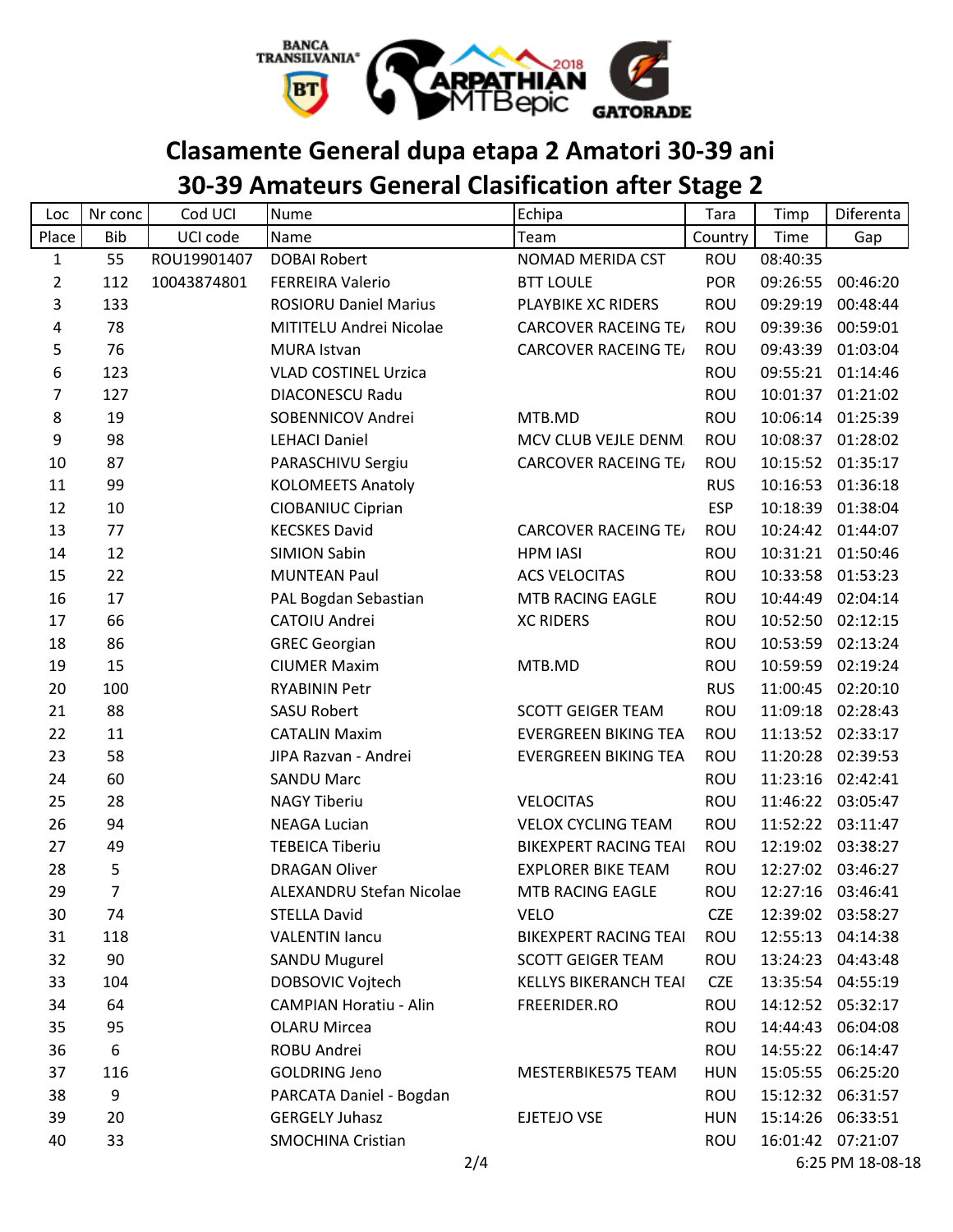

### **Clasamente General dupa etapa 2 Amatori 40-49 ani**

### **40-49 Amateurs General Clasification after Stage 2**

| Loc   | Nr conc    | Cod UCI  | <b>Nume</b>                | Echipa                       | Tara       | Timp     | Diferenta |
|-------|------------|----------|----------------------------|------------------------------|------------|----------|-----------|
| Place | <b>Bib</b> | UCI code | Name                       | Team                         | Country    | Time     | Gap       |
| 1     | 51         |          | <b>GUTH Olivier</b>        | <b>VCSCP</b>                 | <b>FRA</b> | 09:38:37 |           |
| 2     | 115        | N-0290   | <b>IONASCU Marius</b>      | MAUS BIKE - TIBISCUS Te      | <b>ROU</b> | 09:44:19 | 00:05:42  |
| 3     | 131        |          | <b>LEGNAVSKY Tomas</b>     |                              | <b>SVK</b> | 09:55:38 | 00:17:01  |
| 4     | 29         |          | <b>GAMITO Vitor</b>        | <b>GOLDNUTRITION</b>         | <b>POR</b> | 10:07:56 | 00:29:19  |
| 5     | 26         |          | JIDOVU Cristian            | <b>CS TIBISCUS</b>           | <b>ROU</b> | 10:13:08 | 00:34:31  |
| 6     | 8          |          | PREDA Razvan               | <b>MPM PROMOUNTAIN</b>       | ROU        | 10:39:01 | 01:00:24  |
| 7     | 18         |          | <b>APRODU Petru</b>        | MTB.MD                       | <b>ROU</b> | 10:46:27 | 01:07:50  |
| 8     | 85         |          | SEMERAD Ondrej             | <b>VELO</b>                  | <b>CZE</b> | 11:14:37 | 01:36:00  |
| 9     | 42         |          | <b>COMYN Hans</b>          | <b>BIKEXPERT RACING TEAI</b> | <b>BEL</b> | 11:19:09 | 01:40:32  |
| 10    | 13         |          | <b>MLOTEK Dariusz</b>      | <b>SGR SPECIALIZED</b>       | <b>POL</b> | 11:43:33 | 02:04:56  |
| 11    | 35         |          | <b>DUDEK Bo Kamp</b>       | BG-BIKE / WTB / ROOBA        | <b>DEN</b> | 12:07:29 | 02:28:52  |
| 12    | 80         |          | <b>GHEDUZZI Ulisse</b>     | <b>SCOTT GEIGER TEAM</b>     | <b>ITA</b> | 12:12:31 | 02:33:54  |
| 13    | 23         |          | <b>COCIUBA Teofil</b>      | <b>SPORT COMPETITION</b>     | <b>ROU</b> | 12:12:46 | 02:34:09  |
| 14    | 30         |          | <b>MANASTIREANU George</b> | Sportul Pentru Tine          | <b>ROU</b> | 13:22:59 | 03:44:22  |
| 15    | 105        |          | <b>MIRCEA Florescu</b>     | <b>BIKEXPERT RACING TEAI</b> | <b>ROU</b> | 15:20:28 | 05:41:51  |
| 16    | 108        |          | <b>SPORIS Augustin</b>     |                              | <b>ROU</b> | 16:04:05 | 06:25:28  |
| 17    | 67         |          | <b>COSAC Vasile</b>        |                              | <b>ROU</b> | 16:36:25 | 06:57:48  |
| 18    | 114        |          | <b>MANOLESCU Rares</b>     | <b>GIANT RACING TEAM</b>     | <b>ROU</b> | 16:47:59 | 07:09:22  |

### **Clasamente General dupa etapa 2 Amatori 50+**

#### **50+ Amateurs General Clasification after Stage 2**

| Loc   | Nr conc | Cod UCI  | <b>Nume</b>         | Echipa           | Tara       | Timp     | Diferenta |
|-------|---------|----------|---------------------|------------------|------------|----------|-----------|
| Place | Bib     | UCI code | <b>Name</b>         | Team             | Country    | Time     | Gap       |
|       | 32      |          | SNOBEL Zdenek       | <b>BIKOMATIC</b> | <b>CZE</b> | 10:49:07 |           |
|       | 16      |          | <b>VALLEE Rene</b>  | LA FORESTIERE    | FRA        | 10:51:18 | 00:02:11  |
|       | 129     |          | <b>CANTOR Ilya</b>  | <b>TRIFORECE</b> | USA        | 11:34:15 | 00:45:08  |
| 4     | 47      |          | <b>HEGGLIN Kurt</b> |                  | SU         | 11:41:18 | 00:52:11  |

## **Clasamente General dupa etapa 2 Amatori Feminin**

#### **Amateurs Women General Clasification after Stage 2**

| LOC   | Nr conc l  | Cod UCI     | <b>I</b> Nume   | Echipa              | Tara    | Timp     | Diferenta |
|-------|------------|-------------|-----------------|---------------------|---------|----------|-----------|
| Place | <b>Bib</b> | UCI code    | <b>I</b> Name   | Team                | Country | Time     | Gap       |
|       | 122        | 10081075210 | VULPE Alexandra | DAIMON CYLCING TEAN | ROU     | 14:54:25 |           |
|       | 14         |             | COTIGA Tatiana  | MTB.MD              | MDA     | 15:19:54 | 00:25:29  |